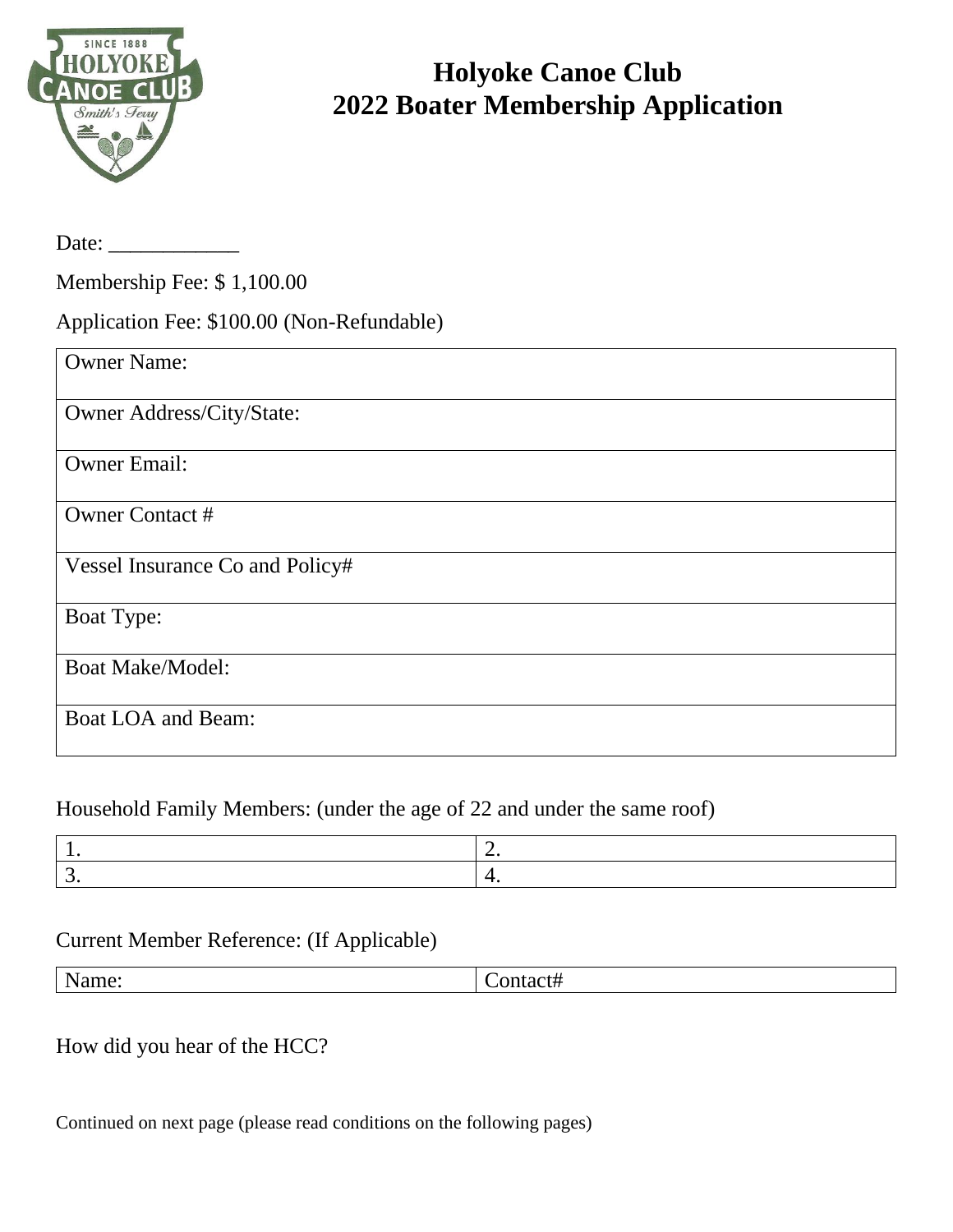## **Conditions of Boater Membership**: (Boaters are also responsible for the overall "club guidelines)

- The Holyoke Canoe Club is a not-for-profit, private, membership-owned club and does not discriminate on the basis of race, color, age, gender, origin, religion, or sexual orientation.
- A non-refundable, one-time application fee of \$100 must be submitted with application.
- Any error or omission of information from the membership application may require it to be returned, delayed, or rejected.
- Upon board approval of application, member will be notified and invoiced for payment of dues in full.
- When dues are paid in full, members can begin to use the Club.
- Members are expected to follow all Club rules and policies; any violation of these expectations may result in termination of membership with no refund.
- Boater Membership includes use of the pools, tennis courts, and all grounds.
- Guest fees apply to all boater guests and must be paid upon arrival (gate or kiosk). Please ensure you arrive before your guests, so they are able enter the club grounds. Any member allowing a guest to use the club or docks without the member present will be subject to membership termination without refund.
- Trading, splitting, sharing, selling, leasing or allowing others to use your slip is prohibited. If a boat is co-owned, both parties must hold a boater membership.
- Swimming, jumping or fishing from the docks or dock area is prohibited.
- Launching kayaks, canoes or any other watercraft from the docks or dock area is prohibited.
- Children under 16, non-boater members, and guests must always be accompanied by the boating member while on the docks.
- Boats that are not running pose a hazard/nuisance to other boaters and/or the environment. Boat repairs from the docks is prohibited unless you have prior permission from the Dock Master.
- Bringing fuel onto the docks or refueling your boat from the docks is prohibited. In the case of an emergency, please contact the Dock Master for approval before bringing fuel onto the docks.
- Boaters are required to report any accidents or collisions with another boater or boat (at our docks) to the Dock Master within 24-hours. Boaters are also required to carry insurance and provide this policy# to the Club prior to putting the boat at the assigned dock.
- Only sufficient marine approved bumpers, lines, and hardware are allowed on the docks. Use of other gear or materials to protect your boat or the docks is prohibited. It will be the boater responsibility to reimburse the Club for damage and/or repairs to the docks due to member negligence or insufficient marine protective equipment or hardware.
- The HCC will provide (but not install) 8" galvanized cleats and lag bolts and washers. Please do not use your own without prior approval from the Dock Master.